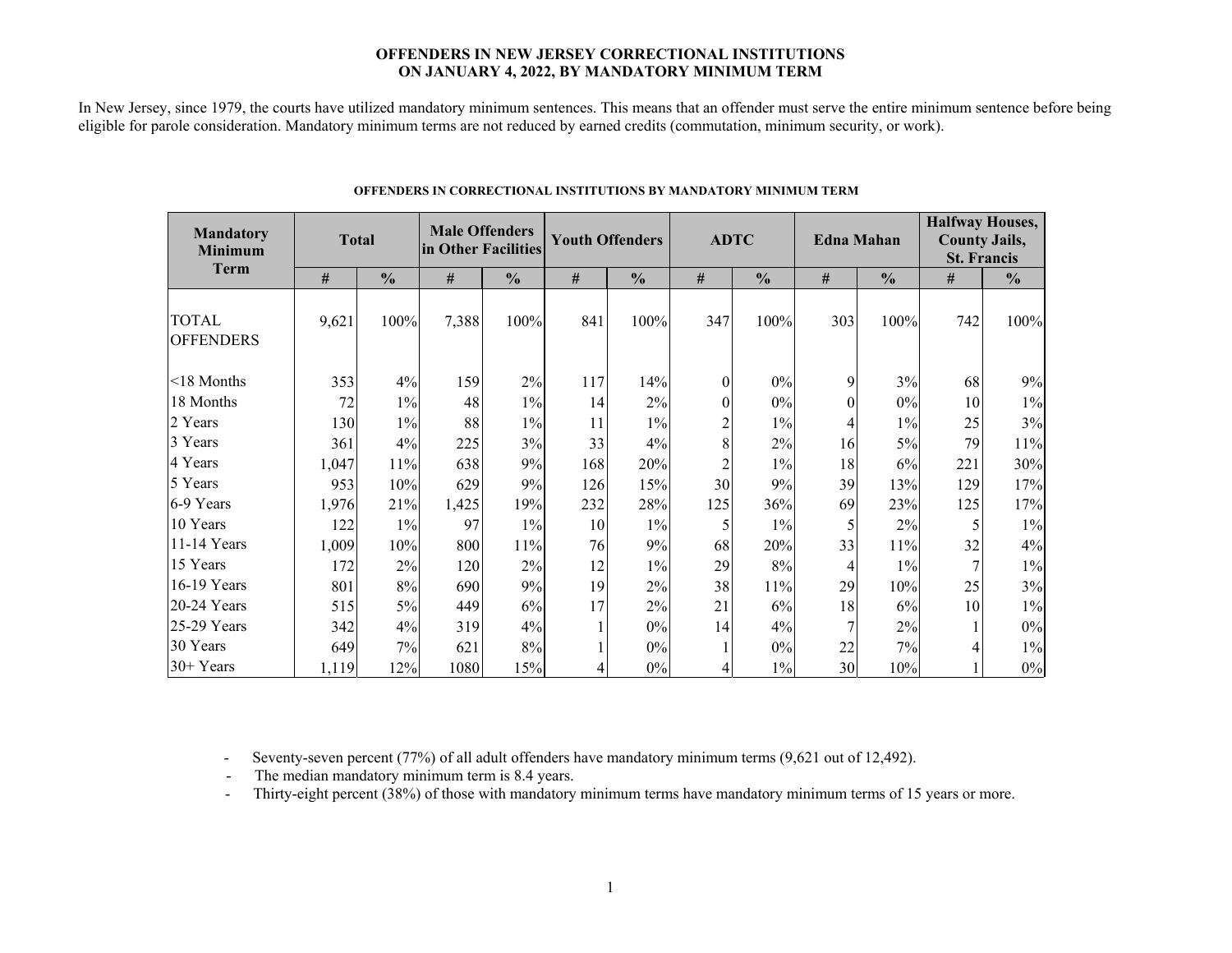|                          |              | $\leq 18$     | 18             | $\overline{2}$ | 3     | 4     | 5     | $6-9$ | 10    | $11 - 14$ | 15             | 16-19 | $20 - 24$ | 25-29 | 30    | $30+$          |
|--------------------------|--------------|---------------|----------------|----------------|-------|-------|-------|-------|-------|-----------|----------------|-------|-----------|-------|-------|----------------|
| <b>Institution</b>       | <b>Total</b> | <b>Months</b> | <b>Months</b>  | Years          | Years | Years | Years | Years | Years | Years     | Years          | Years | Years     | Years | Years | Years          |
|                          |              |               |                |                |       |       |       |       |       |           |                |       |           |       |       |                |
| <b>Bayside</b>           | 642          | 38            | 10             | 11             | 30    | 87    | 82    | 146   | 11    | 84        | $\overline{7}$ | 69    | 21        | 13    | 22    | 11             |
| Main                     | 100%         | 6%            | 2%             | 2%             | 5%    | 14%   | 13%   | 23%   | 2%    | 13%       | $1\%$          | 11%   | 3%        | 2%    | 3%    | 2%             |
| <b>Bayside</b>           | 193          | 15            | 5              | 8              | 11    | 14    | 19    | 50    | 2     | 25        | 8              | 20    | 6         | 3     |       | 0l             |
| Farm                     | 100%         | 8%            | 3%             | 4%             | 6%    | 7%    | 10%   | 26%   | 1%    | 13%       | 4%             | 10%   | 3%        | 2%    | 4%    | 0%             |
| <b>Bayside Total</b>     | 835          | 53            | 15             | 19             | 41    | 101   | 101   | 196   | 13    | 109       | 15             | 89    | 27        | 16    | 29    | 11             |
|                          | 100%         | 6%            | 2%             | 2%             | 5%    | 12%   | 12%   | 23%   | 2%    | 13%       | 2%             | 11%   | 3%        | 2%    | 3%    | $1\%$          |
|                          |              |               |                |                |       |       |       |       |       |           |                |       |           |       |       |                |
| <b>East Jersey Main</b>  | 1,129        | 3             | $\overline{2}$ | 5              | 6     | 24    | 21    | 59    | 6     | 101       | 22             | 172   | 151       | 119   | 252   | 186            |
|                          | 100%         | 0%            | 0%             | 0%             | 1%    | 2%    | 2%    | 5%    | 1%    | 9%        | 2%             | 15%   | 13%       | 11%   | 22%   | 16%            |
| East Jersey Camp         | 36           | 0             | $\Omega$       | 0              |       |       |       | 8     | 3     | 6         | $\overline{c}$ | 5     |           | 2     | 0     | $\overline{0}$ |
|                          | 100%         | 0%            | 0%             | 0%             | 3%    | 3%    | 11%   | 22%   | 8%    | 17%       | 6%             | 14%   | 11%       | 6%    | 0%    | 0%             |
| <b>East Jersey Total</b> | 1,165        | 3             | 2              | 5              |       | 25    | 25    | 67    | 9     | 107       | 24             | 177   | 155       | 121   | 252   | 186            |
|                          | 100%         | 0%            | 0%             | 0%             | 1%    | 2%    | 2%    | 6%    | 1%    | 9%        | 2%             | 15%   | 13%       | 10%   | 22%   | 16%            |
|                          |              |               |                |                |       |       |       |       |       |           |                |       |           |       |       |                |

## **Prison Complex Offenders By Mandatory Minimum Term**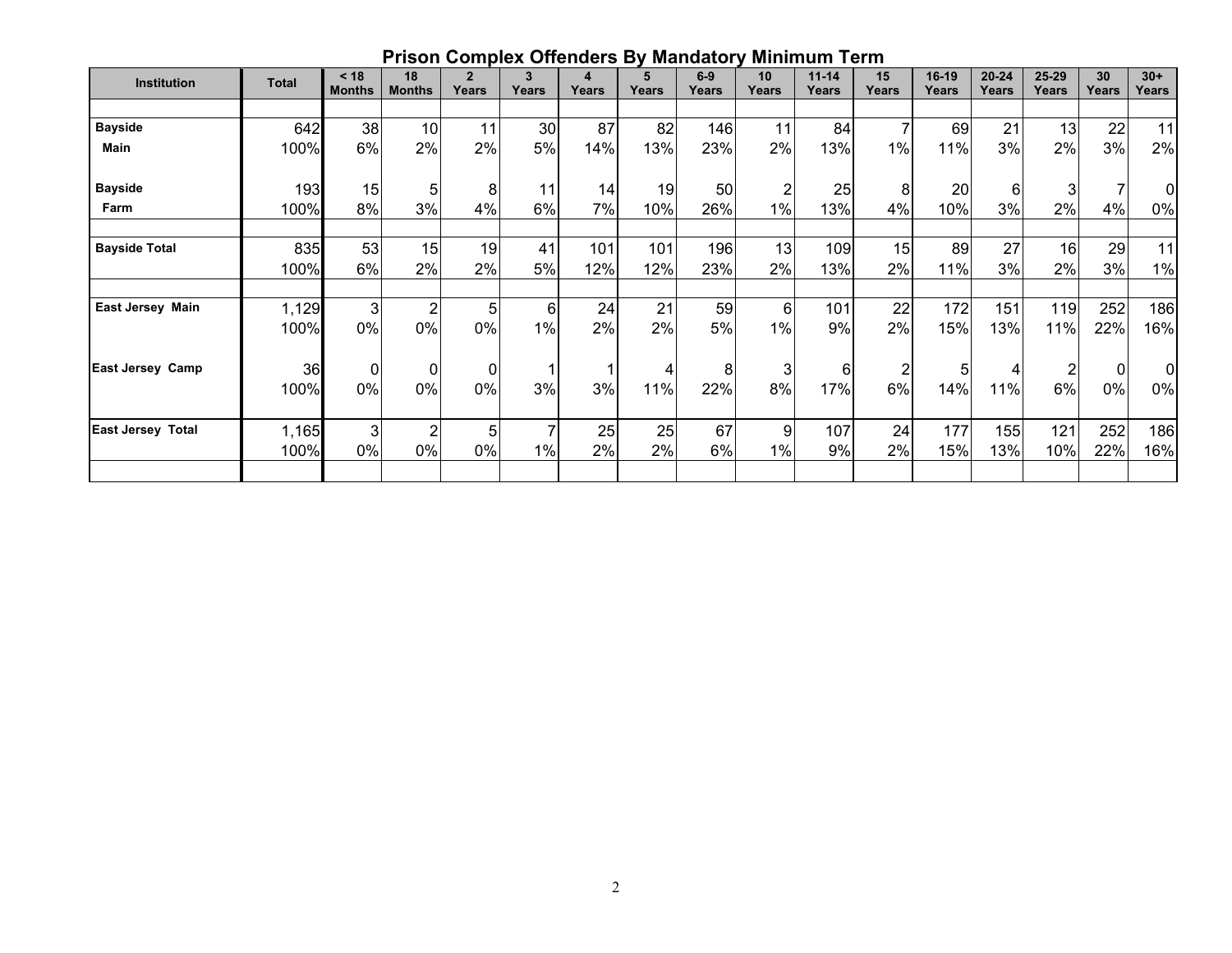# **Prison Complex Offenders By Mandatory Minimum Term**

| <b>Institution</b>                                  | <b>Total</b> | < 18<br><b>Months</b> | 18<br><b>Months</b> | $\overline{2}$<br>Years | $\overline{3}$<br>Years | 4<br>Years | 5<br>Years | $6-9$<br>Years | 10<br>Years | $11 - 14$<br>Years | 15<br>Years | 16-19<br>Years | $20 - 24$<br>Years | 25-29<br>Years | 30<br>Years | $30+$<br>Years |
|-----------------------------------------------------|--------------|-----------------------|---------------------|-------------------------|-------------------------|------------|------------|----------------|-------------|--------------------|-------------|----------------|--------------------|----------------|-------------|----------------|
|                                                     |              |                       |                     |                         |                         |            |            |                |             |                    |             |                |                    |                |             |                |
| <b>Midstate</b>                                     | 394          | 3                     | $\Omega$            | 3                       | 13                      | 64         | 53         | 132            | 12          | 58                 | 4           | 21             | 10                 | $6\phantom{a}$ | 9           | $6\phantom{a}$ |
|                                                     | 100%         | 1%                    | 0%                  | 1%                      | 3%                      | 16%        | 13%        | 34%            | 3%          | 15%                | 1%          | 5%             | 3%                 | 2%             | 2%          | 2%             |
|                                                     |              |                       |                     |                         |                         |            |            |                |             |                    |             |                |                    |                |             |                |
| <b>NJ State Prison</b>                              | 1,234        | 11                    | 2                   | 5                       | 15                      | 38         | 35         | 93             | 6           | 45                 | 9           | 57             | 36                 | 41             | 97          | 744            |
|                                                     | 100%         | 1%                    | 0%                  | 0%                      | 1%                      | 3%         | 3%         | 8%             | 0%          | 4%                 | 1%          | 5%             | 3%                 | 3%             | 8%          | 60%            |
| <b>Northern</b>                                     | 1,337        | 18                    | 8                   | 10                      | 49                      | 135        | 126        | 305            | 22          | 189                | 24          | 148            | 79                 | 59             | 99          | 66             |
| Main                                                | 100%         | 1%                    | 1%                  | 1%                      | 4%                      | 10%        | 9%         | 23%            | 2%          | 14%                | 2%          | 11%            | 6%                 | 4%             | 7%          | 5%             |
| <b>Northern</b>                                     | 219          |                       | 6                   | 9                       | 9                       | 37         | 20         | 45             | 0           | 24                 | 6           | 12             | 15                 | 6              | 14          | 9              |
| Ad Seg Male                                         | 100%         | 3%                    | 3%                  | 4%                      | 4%                      | 17%        | 9%         | 21%            | $0\%$       | 11%                | 3%          | 5%             | 7%                 | 3%             | 6%          | 4%             |
| <b>Northern Total</b>                               | 1,556        | 25                    | 14                  | 19                      | 58                      | 172        | 146        | 350            | 22          | 213                | 30          | 160            | 94                 | 65             | 113         | 75             |
|                                                     | 100%         | 2%                    | 1%                  | $1\%$                   | 4%                      | 11%        | 9%         | 22%            | 1%          | 14%                | 2%          | 10%            | 6%                 | 4%             | 7%          | 5%             |
| Southern                                            | 646          | 34                    | 8                   | 20                      | 44                      | 126        | 114        | 189            | 7           | 46                 | 6           | 20             | 18                 | $6\phantom{a}$ | 6           | $\overline{2}$ |
|                                                     | 100%         | 5%                    | 1%                  | 3%                      | 7%                      | 20%        | 18%        | 29%            | $1\%$       | 7%                 | 1%          | 3%             | 3%                 | 1%             | 1%          | $0\%$          |
|                                                     |              |                       |                     |                         |                         |            |            |                |             |                    |             |                |                    |                |             |                |
| <b>South Woods</b>                                  | 1,558        | 30                    |                     | 17                      | 47                      | 112        | 155        | 398            | 28          | 222                | 32          | 166            | 109                | 64             | 115         | 56             |
|                                                     | 100%         | 2%                    | 0%                  | 1%                      | 3%                      | 7%         | 10%        | 26%            | 2%          | 14%                | 2%          | 11%            | 7%                 | 4%             | 7%          | 4%             |
| <b>Subtotal</b>                                     | 7,388        | 159                   | 48                  | 88                      | 225                     | 638        | 629        | 1,425          | 97          | 800                | 120         | 690            | 449                | 319            | 621         | 1,080          |
| <b>Male Offenders in</b><br><b>Other Facilities</b> | 100%         | 2%                    | 1%                  | 1%                      | 3%                      | 9%         | 9%         | 19%            | 1%          | 11%                | 2%          | 9%             | 6%                 | 4%             | 8%          | 15%            |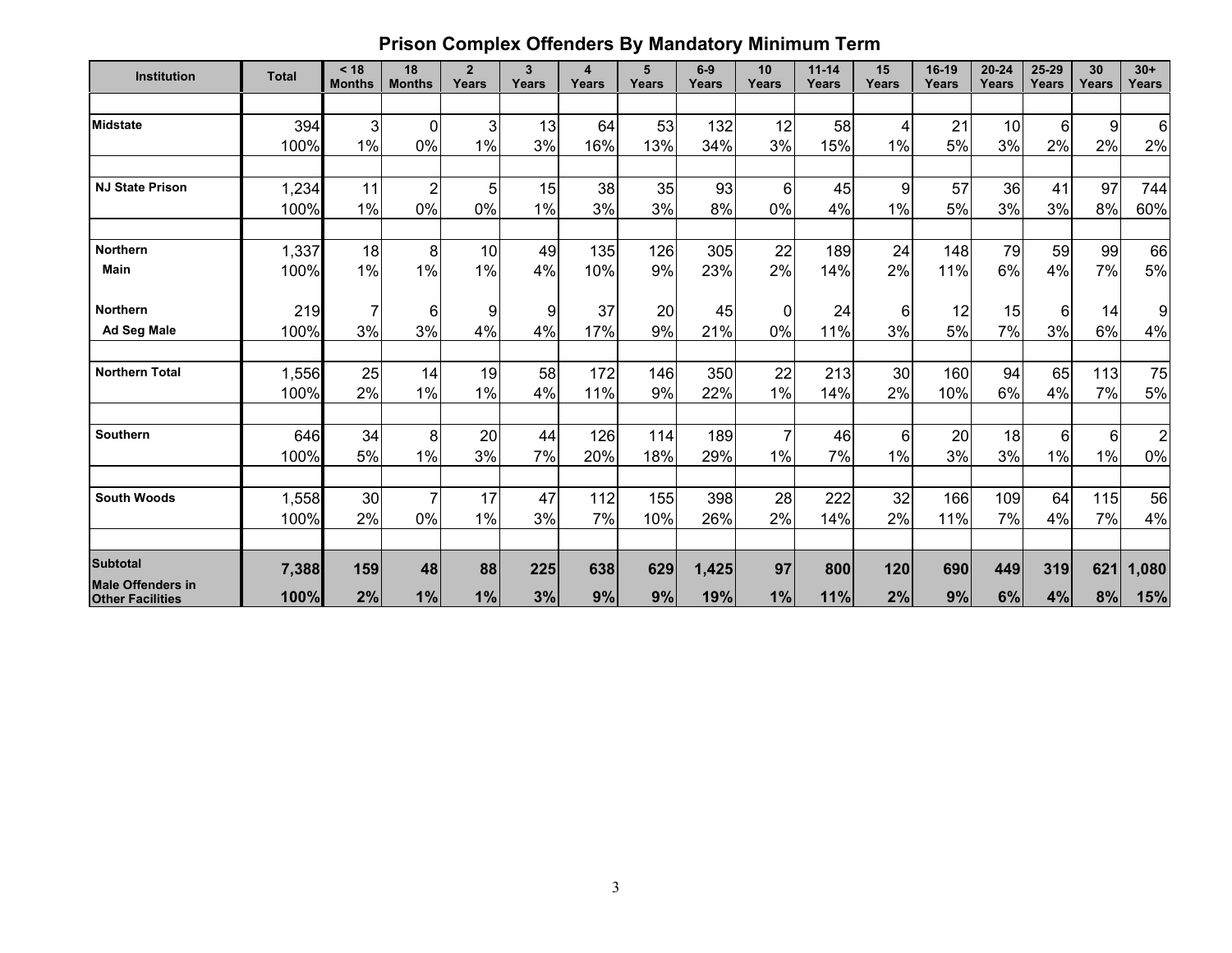| <b>Institution</b>    | <b>Total</b> | $<$ 18<br><b>Months</b> | 18<br><b>Months</b> | $\overline{2}$<br>Years | $\mathbf{3}$<br>Years | 4<br>Years | 5<br>Years | $6-9$<br>Years | 10<br>Years | $11 - 14$<br>Years | 15<br>Years | $16-19$<br>Years | $20 - 24$<br>Years | $25 - 29$<br>Years | 30<br>Years | $30+$<br>Years  |
|-----------------------|--------------|-------------------------|---------------------|-------------------------|-----------------------|------------|------------|----------------|-------------|--------------------|-------------|------------------|--------------------|--------------------|-------------|-----------------|
|                       |              |                         |                     |                         |                       |            |            |                |             |                    |             |                  |                    |                    |             |                 |
| <b>ADTC</b>           | 347          |                         |                     |                         | 8                     | n          | 30         | 125            | 5           | 68                 | 29          | 38               | 21                 | 14 <sub>1</sub>    |             | 4               |
|                       | 100%         | 0%                      | 0%                  | $1\%$                   | $2\%$                 | $1\%$      | 9%         | 36%            | $1\%$       | 20%                | 8%          | 11%              | 6%                 | 4%                 | $0\%$       | 1%              |
|                       |              |                         |                     |                         |                       |            |            |                |             |                    |             |                  |                    |                    |             |                 |
| <b>Subtotal</b>       | 7,735        | 159                     | 48                  | 90                      | 233                   | 640        | 659        | 1,550          | 102         | 868                | 149         | 728              | 470                | 333                | 622         | 1,084           |
|                       | 100%         | 2%                      | 1%                  | 1%                      | 3%                    | 8%         | 9%         | 20%            | 1%          | 11%                | 2%          | 9%               | 6%                 | 4%                 | 8%          | 14%             |
|                       |              |                         |                     |                         |                       |            |            |                |             |                    |             |                  |                    |                    |             |                 |
| <b>Mahan - Female</b> | 303          |                         | ΩI                  |                         | 16                    | 18         | 39         | 69             | 5           | 33                 | 4           | 29               | 18                 |                    | 22          | 30 <sub>l</sub> |
| Prison                | 100%         | 3%                      | 0%                  | $1\%$                   | <b>5%</b>             | 6%         | 13%        | 23%            | 2%          | 11%                | $1\%$       | 10%              | 6%                 | 2%                 | 7%          | 10%             |
|                       |              |                         |                     |                         |                       |            |            |                |             |                    |             |                  |                    |                    |             |                 |
| <b>Total Prison</b>   | 8,038        | 168                     | 48                  | 94                      | 249                   | 658        | 698        | 1,619          | 107         | 901                | 153         | 757              | 488                | 340                | 644         | 1,114           |
| <b>Complex</b>        | 100%         | 2%                      | 1%                  | 1%                      | 3%                    | 8%         | 9%         | 20%            | 1%          | 11%                | 2%          | 9%               | 6%                 | 4%                 | 8%          | 14%             |

### **ADTC MALE OFFENDERS IN OTHER FACILITIES**

#### **FEMALE OFFENDERS**







The median mandatory minimum term at ADTC is 10 years.

Eighty-four percent (84.6%) of the ADTC population have mandatory minimum sentences (347 of 410).

Fifty-one percent (51.8%) have mandatory minimum terms of 10 years or longer.

Of the 9,442 Male Offenders in Other Facilities, 78.2% (7,388) have mandatory minimum terms.

The median mandatory minimum term for Male Offenders in Other Facilities is 9.5 years (ADTC excluded).

Eighty-four percent (84.5%) of New Jersey State Prison inmates have mandatory minimum terms, and 80% percent of those have minimum terms of 15 years or more.

The median mandatory minimum term at Edna Mahan is 8.5 years.

At Edna Mahan, 74.2% of the females housed have minimum terms (303 of 408).

Twenty-eight percent (28.4%) of the females with mandatory minimum terms have terms of 5 years or less.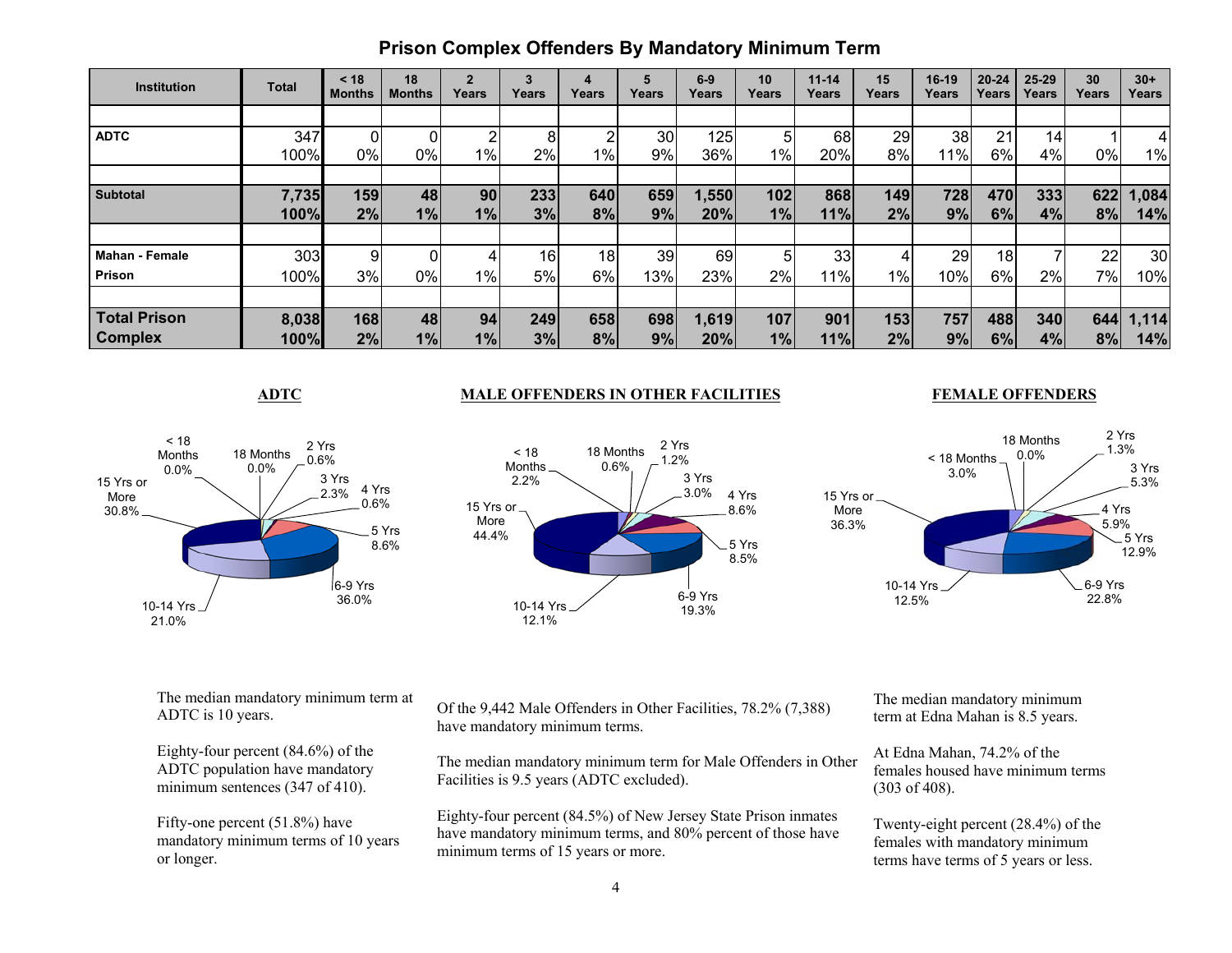## **Youth Offenders By Mandatory Minimum Term**

| <b>Institution</b>  | <b>Total</b> | < 18<br><b>Months</b> | 18<br><b>Months</b> | Years | Years           | Years | Years | $6-9$<br>Years | 10<br>Years | $11 - 14$<br>Years | 15<br>Years     | 16-19<br>Years | $20 - 24$<br>Years | $25 - 29$<br>Years | 30<br>Years | $30+$<br>Years |
|---------------------|--------------|-----------------------|---------------------|-------|-----------------|-------|-------|----------------|-------------|--------------------|-----------------|----------------|--------------------|--------------------|-------------|----------------|
|                     |              |                       |                     |       |                 |       |       |                |             |                    |                 |                |                    |                    |             |                |
| <b>Garden State</b> | 841          | 117                   | 14                  | 11    | 33 <sup>1</sup> | 168   | 126   | 232            | 10          | 76                 | 12              | 19             | 17                 |                    |             |                |
|                     | 100%         | 14%                   | 2%                  | 1%    | 4%              | 20%   | 15%।  | 28%            | $1\%$       | 9%                 | 1%              | 2%             | 2%                 | $0\%$              | $0\%$       | 0%             |
|                     |              |                       |                     |       |                 |       |       |                |             |                    |                 |                |                    |                    |             |                |
| <b>Total Youth</b>  | 841          | 117                   | 14                  | 11    | 33 <sub>1</sub> | 168   | 126   | 232            | 10          | 76                 | 12 <sub>l</sub> | 19             | 17                 |                    |             |                |
|                     | 100%         | 14%                   | 2%                  | 1%    | 4%              | 20%   | 15%   | 28%            | 1%          | 9%                 | 1%              | 2%             | 2%                 | 0%                 | 0%          | 0%             |

#### **YOUTH OFFENDERS**



The median mandatory minimum term for youth offenders is 4 years.

Among youth offenders, 73.8% have mandatory minimum terms (841 of 1,139). Of these, 55.8% have mandatory minimum terms of 5 years or less.